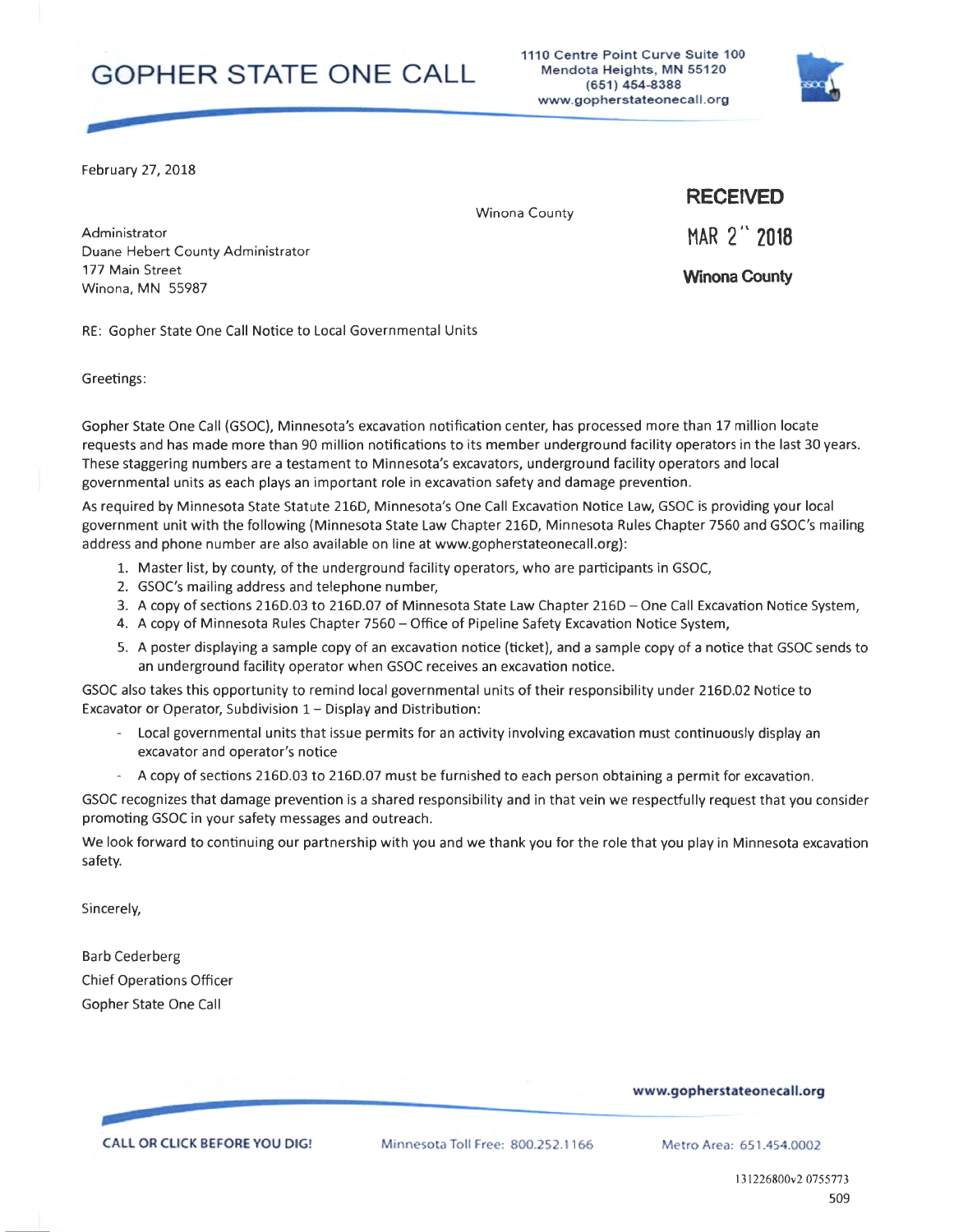#### **CHAPTER 7560**

# **OFFICE OF PIPELINE SAFETY**

# **EXCAVATION NOTICE SYSTEM**

7560.0100 DEFINITIONS. 7560.0125 ABANDONED AND OUT-OF-SERVICE FACILITIES. 7560.0150 PUBLIC RIGHT-OF-WAY MAPPING AND INSTALLATION. 7560.0225 EXCAVATOR RESPONSIBILITIES REGARDING A LOCATE. 7560.0250 LOCATE STANDARDS. 7560.0300 OPERATOR PARTICIPATES AND SHARES COSTS. 7560.0325 EMERGENCY EXCAVATION NOTICES. 7560.0350 EXCAVATION NOTICE REQUESTING MEET. 7560.0375 LOCATING A SERVICE LATERAL. 7560.0400 CITATIONS. 7560.0500 RESPONSE OPTIONS. 7560.0600 DIRECTOR REVIEW. 7560.0700 CONSENT ORDER. 7560.0800 CIVIL PENALTIES.

#### **7560.0100 DEFINITIONS.**

Subpart l. **Scope.** The terms used in this chapter have the meanings given them. Terms not defined in this part have the meanings given them in Minnesota Statutes, section 216D.01.

Subp. 1a. **Abandoned facility.** "Abandoned facility" means an underground facility that is no longer in service and is physically disconnected from a portion of the operating facility that is in use or still carries service. An abandoned facility has been deemed abandoned by the operator.

Subp. 2. **Director.** "Director" means the director of the Office of Pipeline Safety of the Minnesota Department of Public Safety.

Subp. 3. **Good cause to believe.** "Good cause to believe" means grounds put forth in good faith that are not arbitrary, irrational, unreasonable, or irrelevant and that are based on at least one of the following sources:

A. information from a person;

B. facts supplied by the notification center defined in Minnesota Statutes, section 216D.01, subdivision 8;

C. facts of which the director or an agent of the director has personal knowledge; and

D. information provided by excavators or operators.

Subp. 4. **Locate.** "Locate" means an operator's markings of an underground facility.

Subp. 5. [Renumbered as subp 8)

Subp. 5a. [Renumbered as subp 9)

Subp. 6. [Renumbered as subp 11)

Subp. 7. **Meet.** When used as a noun in this chapter, "meet" refers to a meeting at the site of proposed excavation requested at the time of notice by the excavator with all affected underground facility operators

:,..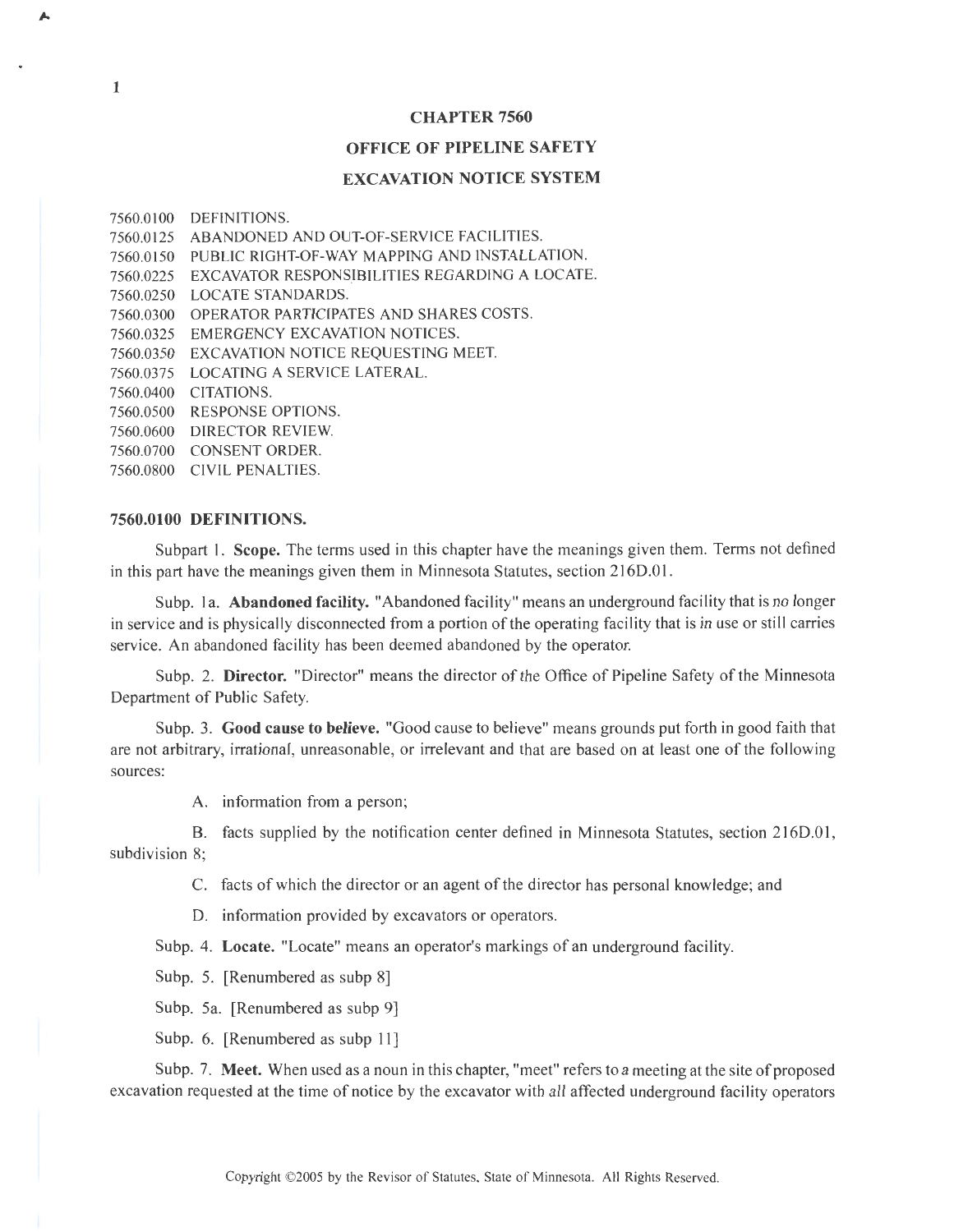## **7560.0125 EXCAVATION NOTICE SYSTEM <sup>2</sup>**

to further clarify the precise geographic location of excavation, schedule locating, propose future contacts, and share other information concerning the excavation and facilities.

Subp. 8. **Office.** "Office" means the Office of Pipeline Safety of the Minnesota Department of Public Safety.

Subp. 9. **Out-of-service facility.** "Out-of-service facility" means an underground facility that is no longer maintained and is not intended for future use, but has not been deemed abandoned. An out-of-service facility may still be connected to a portion of the operating facility that is in use or still carries service.

Subp. 10. **Public right-of-way.** "Public right-of-way" means the area on, below, or above a public roadway, highway, street, cartway, bicycle lane, and sidewalk in which a government unit has an interest, including other rights-of-way dedicated for travel purposes and utility easements of government units.

Subp. 11. **Remuneration.** "Remuneration" means direct or indirect compensation or consideration paid to the person or the person's agent, employer, employee, subcontractor, or contractor. A person who excavates as part of the person's duties as an employee, employer, agent, subcontractor, or contractor is considered to be acting for remuneration.

Subp. 12. **Service lateral.** "Service lateral" means an underground facility that is used to transmit, distribute, or furnish gas, electricity, communications, or water from a common source to an end-use customer. A service lateral is also an underground facility that is used in the removal of wastewater from a customer's premises.

**Statutory Authority:** *MS s 14.06; 216D.08; 299F56; 299F60; 299F641; 299J.04*  **History:** *16 SR 135; 24 SR 448; 29 SR 1503*  **Posted:** *July 20, 2005* 

### **7560.0125 ABANDONED AND OUT-OF-SERVICE FACILITIES.**

Subpart **1. Duty of operators to provide readily available information.** Operators shall provide readily available information, as shown on maps, drawings, diagrams, or other records used in the normal course of business, on the approximate location of abandoned and out-of-service facilities to an excavator by the excavation date and time noted on the excavation or location notice unless otherwise agreed between the excavator and the operator. An operator fulfills an obligation to provide information on these facilities by doing one or more of the following:

A. locating and marking the approximate location of the facility according to the current color code standard used by the American Public Works Association, as required in Minnesota Statutes, section 216D.04, subdivision 3, with an abandoned or out-of-service facility identified by an uppercase A surrounded by a circle;

- B. providing informational flags at the area of proposed excavation;
- C. communicating information verbally; or
- D. providing copies of maps, diagrams, or records.

Subp. 2. **Duty to notify operator.** An excavator shall notify the operator:

A. before moving, removing, or otherwise altering a facility that is thought to be abandoned or out of service; or

 $\ddot{\phantom{1}}$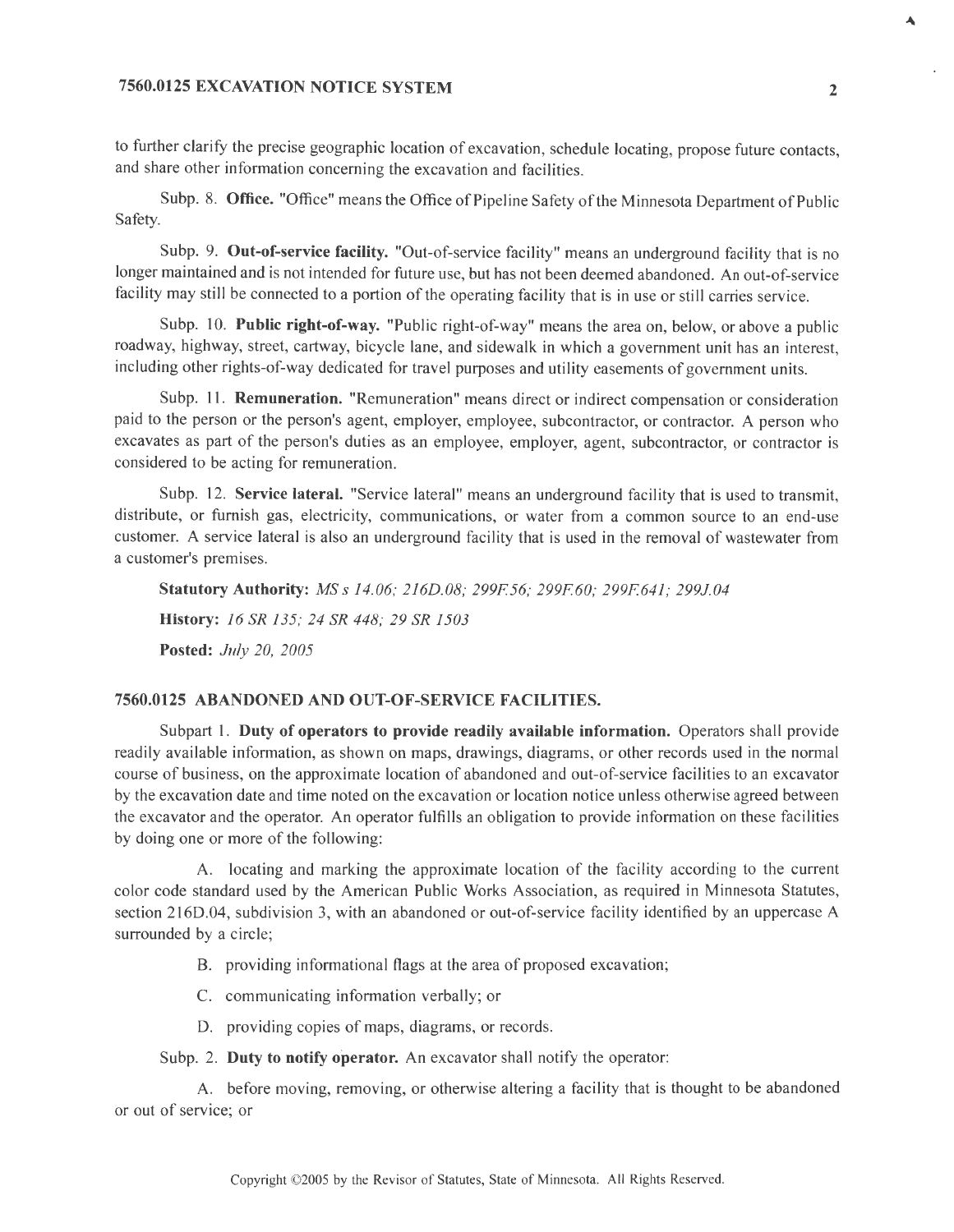B. if damage to the facility occurs, pursuant to Minnesota Statutes, section 216D.01, subdivision 2.

Subp. 3. **Verification of abandoned or out-of-service facility.** Upon receipt of notification by an excavator pursuant to subpart 2, an operator shall verify that an underground facility is abandoned or out of service, by either reference to installation records, testing, or other comparable standard of verification, before an excavator is allowed to move, remove, or otherwise alter an underground facility.

Subp. 4. **Liability.** An operator providing information pursuant to Minnesota Statutes, section 216D.04, subdivision 3, is not responsible to any person for any costs, claims, or damages for information provided in good faith regarding abandoned and out-of-service underground facilities.

**Statutory Authority:** *MS s 14.06; 216D.08; 299J.04; 299F.60*  **History:** *24 SR 448*  **Posted:** *July 20, 2005* 

## **7560.0150 PUBLIC RIGHT-OF-WAY MAPPING AND INSTALLATION.**

Subpart I. **Duty of operator to map.** After December 31, 2005, an operator shall maintain a map, a diagram, a drawing, or geospatial information regarding the location of its underground facility within a public right-of-way installed after that date.

Subp. 2. **Duty to install locating wire.** After December 31, 2005, an operator shall install a locating wire or have an equally effective means of marking the location of each nonconductive underground facility within a public right-of-way installed after that date. This requirement does not apply when making minor repairs to an existing nonconductive facility. As applied to this chapter, "minor repairs" means repairs to or partial replacement of portions of existing service laterals located within a public right-of-way for purposes of routine maintenance and upkeep.

**Statutory Authority:** *MS* s *299J. 04* 

**History:** *29 SR 1503*  **Posted:** *July 20, 2005* 

**7560.0200** [Repealed, 24 SR 448]

**Posted:** *July 20, 2005* 

### **7560.0225 EXCAVATOR RESPONSIBILITIES REGARDING A LOCATE.**

Subpart 1. [Repealed, 29 SR 1503]

Subp. 2. **Responsibility to protect and preserve.** The excavator is responsible for reasonably protecting and preserving a locate until no longer required for proper and safe excavation near the underground facility. If the excavator has reason to believe a locate is obliterated, obscured, missing, or incorrect, the excavator shall notify the facility operator or notification center in order to have an operator verify, refresh, or re-mark the locate.

,.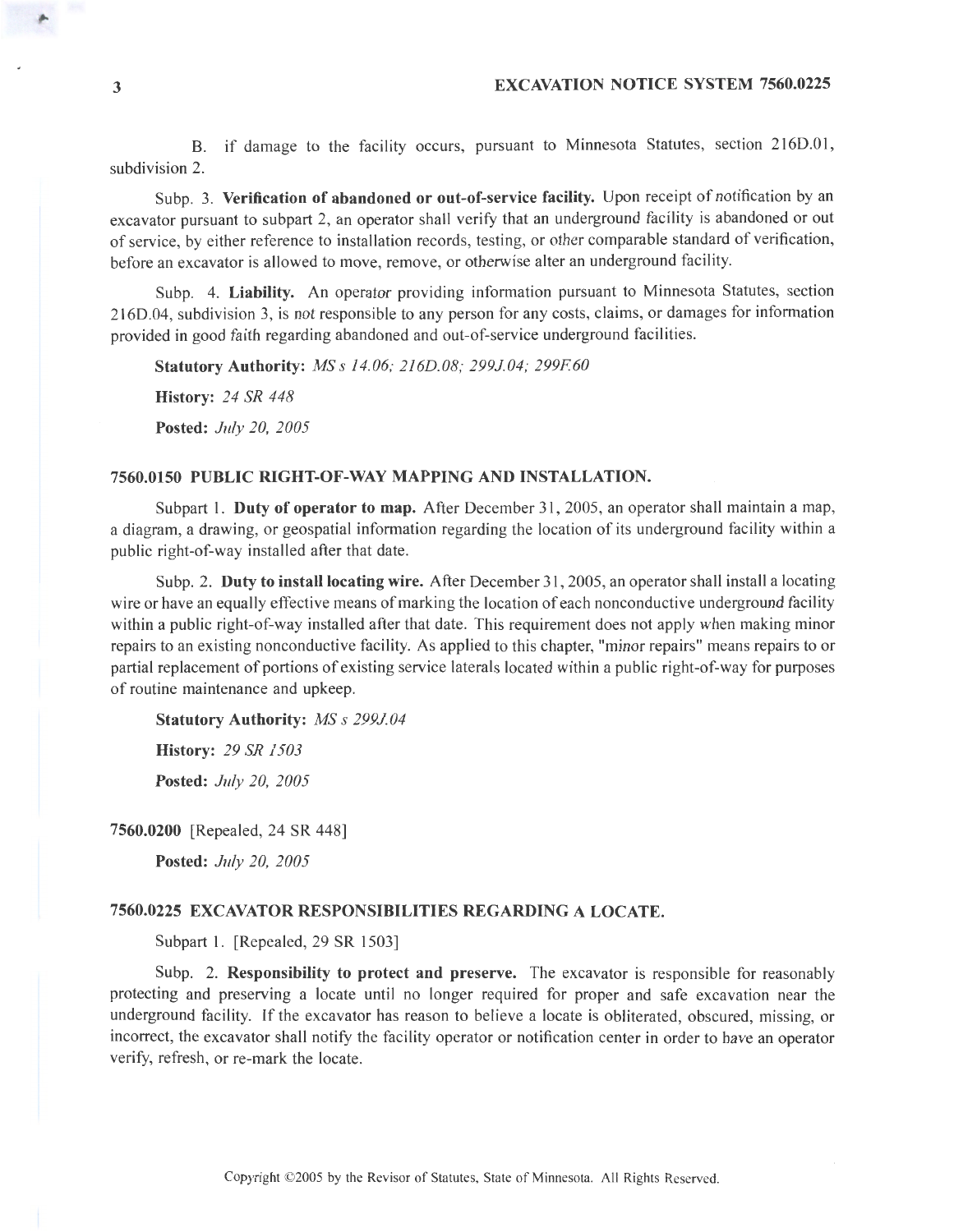Subp. 3. **Use oflocate.** A locate is valid for 14 days from the excavation commencement time stated on the excavation or location notice, unless the excavator has made previous arrangements with the operators affected to periodically verify, refresh, or re-mark the locate.

**Statutory Authority:** *MS s 14.06; 216D.08; 299J.04; 299F60*  **History:** *24 SR 448; 29 SR 1503*  **Posted:** *July 20, 2005* 

### **7560.0250 LOCATE STANDARDS.**

Subpart I. **Facility locate.** Unless otherwise agreed to between the excavator and operator, an operator shall locate an underground facility using stakes, flags, paint, or other suitable materials in varying combinations dependent upon the surface. The locate must be in sufficient detail to clearly identify the approximate route of the underground facility. The locate must also include:

A. name, abbreviation, or logo of the operator when more than one operator listed on the notice uses the same color markings;

- B. width of the underground facility if it is greater than eight inches; and
- C. number of underground facilities if greater than one.

Subp. 2. **Operator duties in no conflict situation.** After December 31, 2005, an operator who receives notice and determines that an underground facility is not in conflict with the proposed excavation shall complete one or more of the following:

A. mark the area "NO" followed by the operator's name, abbreviation, or logo in the color code of the underground facility not in conflict;

B. place a clear plastic flag at the area that:

(I) states "N/C" or "NO CONFLICT" in lettering matching the color code of the underground facility that is not in conflict; and

(2) includes the operator's name, abbreviation, or logo, the date, a contact telephone number, and the ticket number; or

C. contact the notification center through procedures required by the notification center and indicate that there are no underground facilities in conflict with the proposed excavation and that no markings or flags were left at the proposed excavation site.

Subp. 3. **Placement of Hags or markings.** If using N/C (no conflict) flags or markings pursuant to subpart 2, an operator shall place the flags or markings in a location that can be readily observed by an excavator. When an area of proposed excavation is delineated by the use of white markings, an operator shall place the N/C flags or markings within, or as near as practicable to, the delineated area.

Subp. 4. **Duties of notification center.** After December 31 , 2005, the notification center shall make the information received under subpart 2 available to the excavator before the start date and time on the notice. The notification center may fulfill this requirement by making the information accessible through one or more Internet addresses, by transmitting the information to a continuously working facsimile machine maintained by the excavator, or by other methodology developed by the notification center. The notification center shall make available the information received by operators pursuant to this section through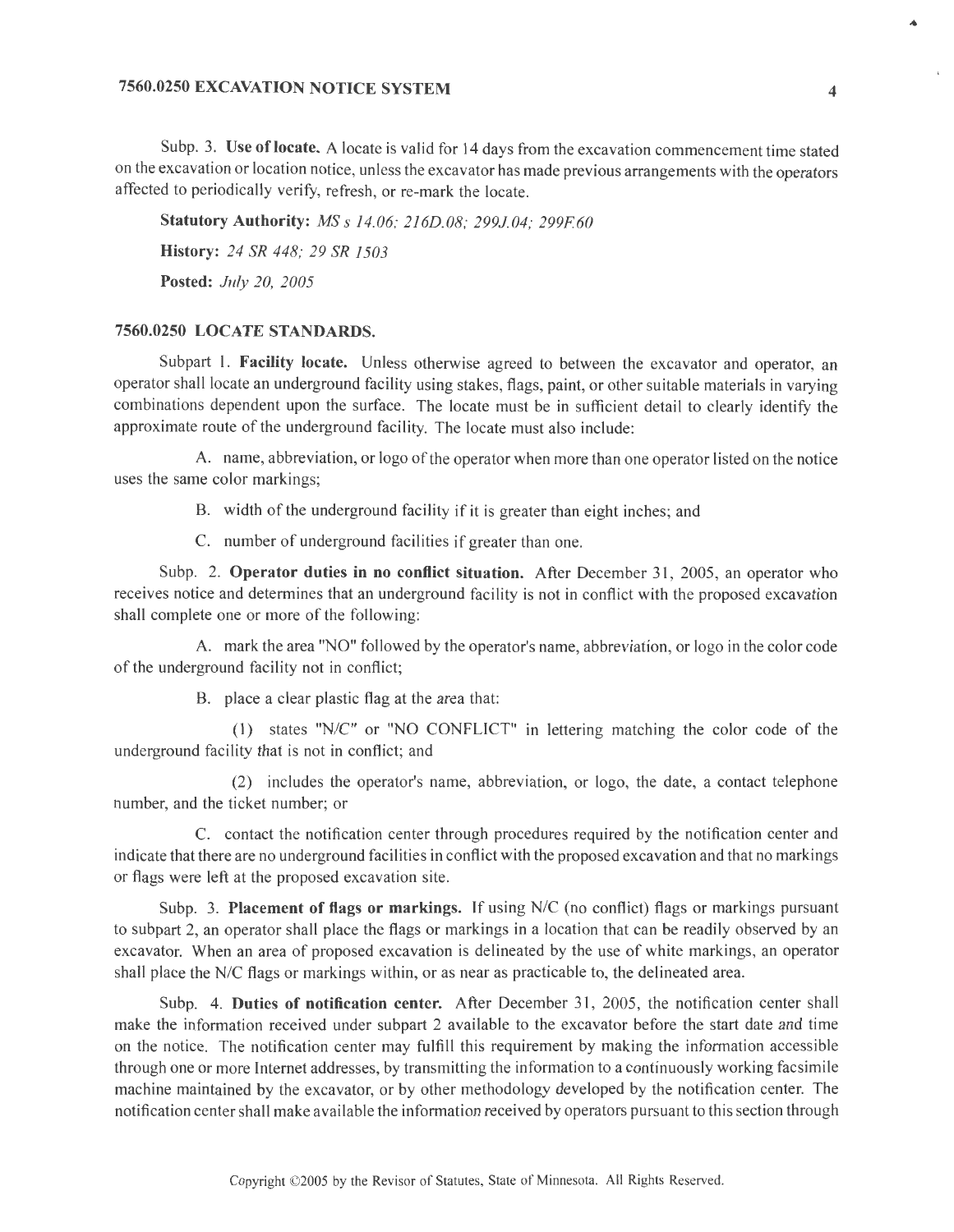an electronic means. The notification center is not required by this subpart to contact an excavator verbally via telephone.

**Statutory Authority:** *MS s 299J.04* 

**History:** *29 SR 1503* 

**Posted:** *July 20, 2005* 

## **7560.0300 OPERATOR PARTICIPATES AND SHARES COSTS.**

An operator shall participate in and share the costs of the one call excavation notice system by:

A. submitting the information required by the notification center to allow the center to notify

the operator of excavation activity;

B. updating the information provided to the notification center on a timely basis;

C. installing and paying for equipment reasonably requested by the notification center to facilitate receipt of notice of excavation from the center;

D. paying the costs charged by the notification center on a timely basis; and

E. receiving and responding to excavation notices, including emergency notices, as required by Minnesota Statutes, chapter 216D.

**Statutory Authority:** *MS* s *14.06; 216D.08; 299F56; 299F641* 

**History:** *16 SR 135* 

**Posted:** *July 20, 2005* 

#### **7560.0325 EMERGENCY EXCAVATION NOTICES.**

Subpart I. **Duty of excavator to provide notice.** An excavator shall provide notice to the notification center before commencing an emergency excavation, unless subpart 2 applies. All emergency notices, regardless whether made prior to excavation, must be verbal or in a manner accepted by the notification center. In addition to the information required by the notification center, the notice must also contain:

A. a description of the situation requiring the emergency excavation;

B. the precise location of the proposed area of the emergency excavation;

C. at least one continuously staffed telephone number where the excavator can be contacted by the operator throughout the emergency; and

D. the excavation start date and time if the need for excavation is not immediate.

Subp. 2. **Excavating before notice.** If an emergency is such that providing notice or waiting for an operator would result in an undue risk to life, health, or significant loss of property, the excavator may excavate without providing prior notice or waiting for an operator to mark an underground facility. In this situation, the excavator shall provide notice as soon as practicable and take all reasonable precautions to avoid or minimize damage. Excavation prior to notice under this subpart does not relieve an excavator from any responsibility for damage to an underground facility pursuant to Minnesota Statutes, section 216D.06.

;.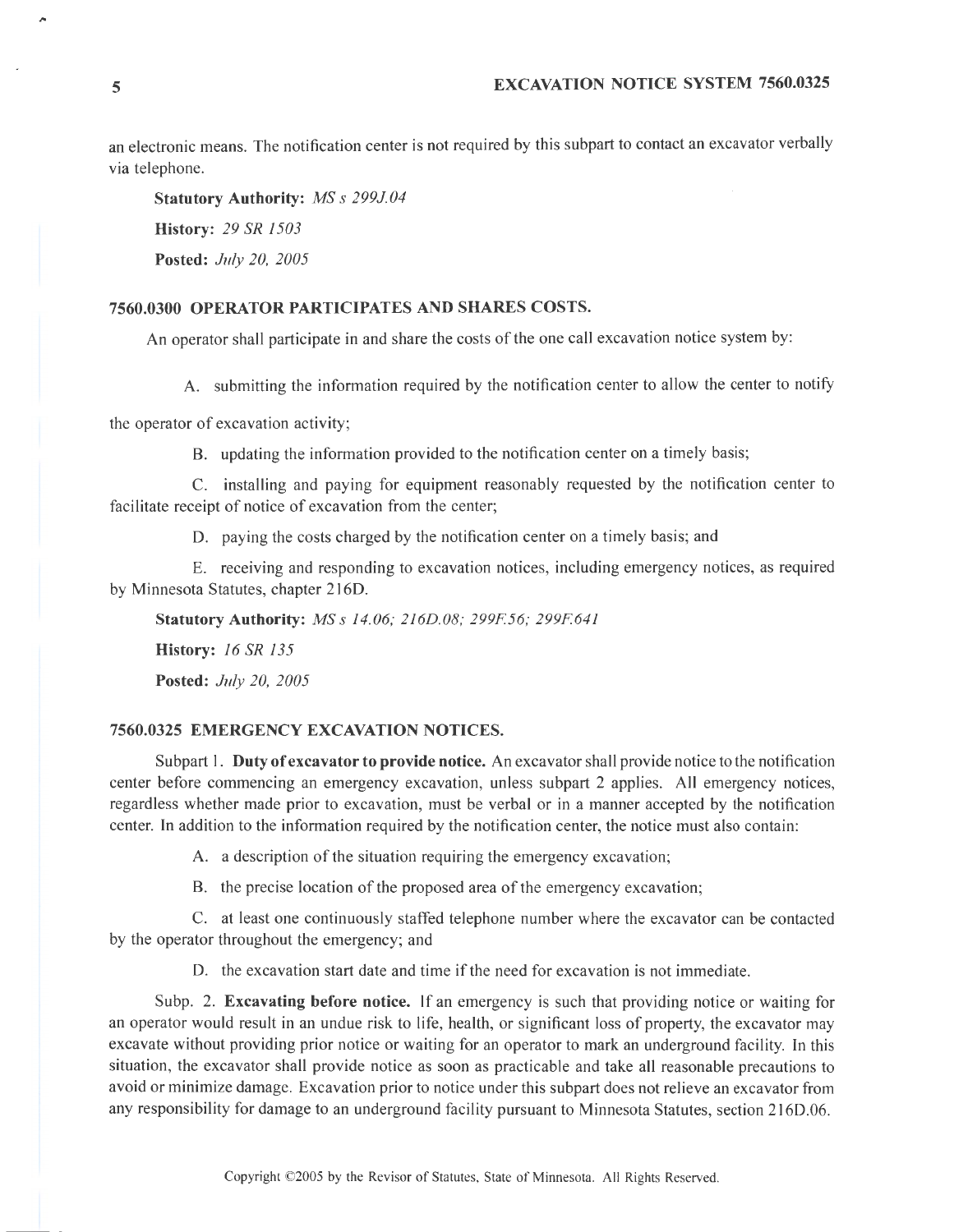Subp. 3. **Emergency notice requesting immediate response.** Upon receiving an emergency excavation notice requesting an immediate response, an operator shall:

A. attempt to contact the excavator within one hour at the telephone number provided in subpart I, item C, to provide any information concerning facilities at or near the area of excavation including an anticipated response time; and

B. locate and mark the underground facility within three hours of notice unless:

(I) otherwise agreed between the parties;

(2) the operator notifies the excavator that not locating does not present an immediate danger to life or health, or a significant loss of property; or

(3) there is an event or situation that cannot be reasonably anticipated or controlled by the operator.

Subp. 4. **Emergency notice requesting scheduled response.** Upon receiving an emergency excavation notice that does not require an immediate response, and before the scheduled excavation start date and time, an operator shall:

A. locate and mark the underground facility, unless otherwise agreed between the parties; or

B. notify the excavator at the telephone number provided in subpart I, item C, that there is not an underground facility within the area of proposed excavation.

For purposes of this subpart, a requested start time of three hours or less from the time notice is

provided to the center is considered an emergency notice requesting immediate response under subpart 3.

**Statutory Authority:** *MS s 299J. 04* 

**History:** *29 SR 1503* 

**Posted:** *July 20, 2005* 

#### **7560.0350 EXCAVATION NOTICE REQUESTING MEET.**

Subpart 1. **Excavator duties.** When requesting a meet through the notification center, an excavator must provide at least one contact name and telephone number to assist in facilitating the meet. An excavator shall contact the notification center to cancel or reschedule the meet and the notification center shall relay this information to the affected operators. When a meet is requested, an excavator's notice must include the entire geographic area of the proposed excavation and the specific location of the meet. This part does not relieve an excavator from the duty to provide a precise geographic location of the proposed area of excavation, or to use white markings except where it can be shown that to do so is not practical.

Subp. 2. **Operator duties.** When a meet is requested, an affected operator shall make a reasonable effort to attend the meet at the proposed date and time, or contact the excavator before the meet and reschedule for a mutually agreed date and time.

Subp. 3. **Excavation start date and time.** When a meet is requested, the meet date and time must be at least 48 hours after notice is provided, excluding Saturdays, Sundays, and holidays, and the excavation start date and time must be at least 24 hours after the proposed meet date and time specified on the notice, -.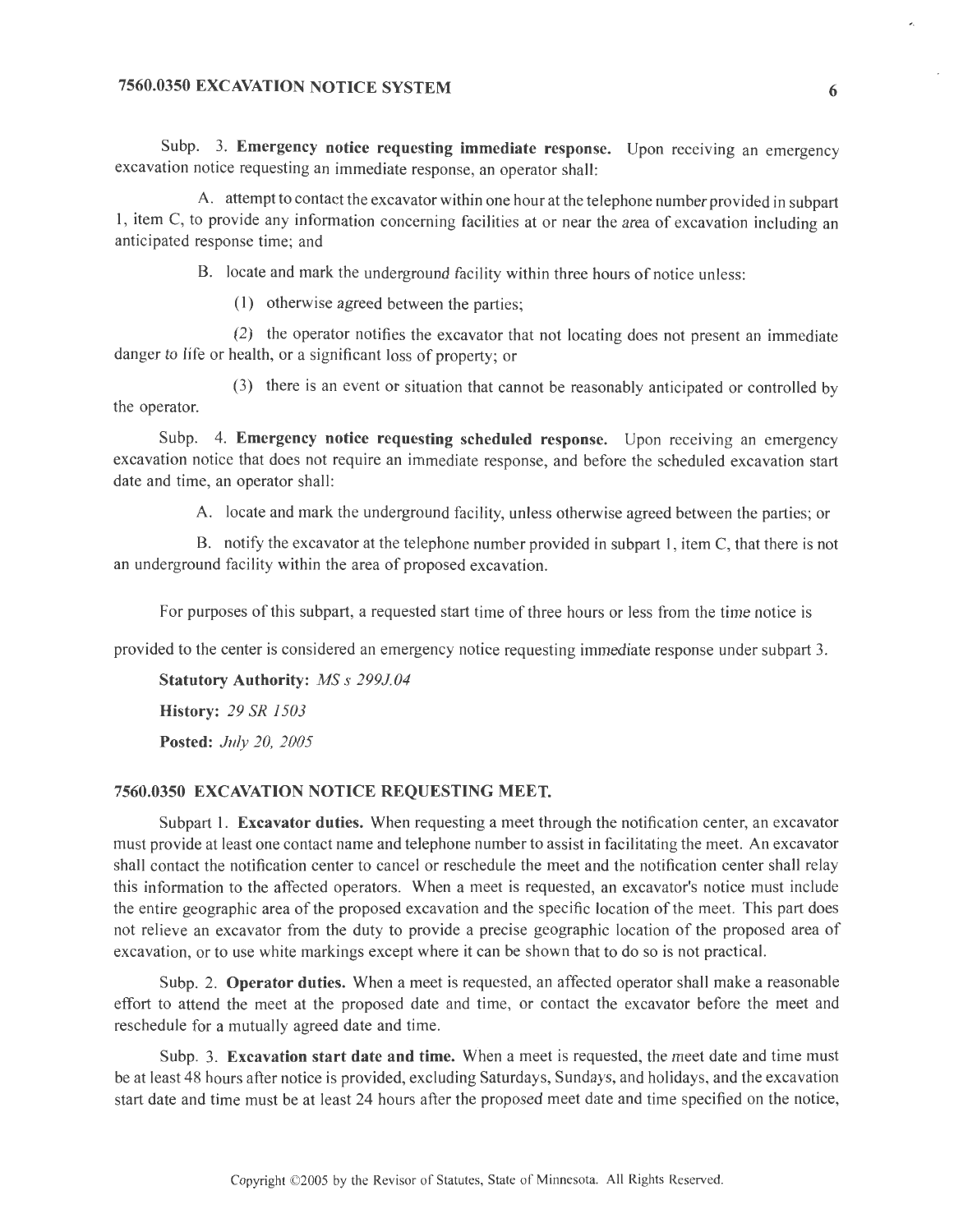excluding Saturdays, Sundays, and holidays. This subpart does not apply if these matters are provided for in a written agreement with all affected operators.

Subp. 4. **Meet request documentation.** An excavator shall maintain written documentation of each meet with an underground facility operator or representative. This documentation must be kept for the duration of the excavation conducted under the notice. The documentation must include:

- A. the date and time of each meet;
- B. the names, company affiliations, and contact information of the attendees of each meet;
- C. a diagram, sketch, or description of the precise excavation locations, dates, and times; and
- D. the agreed schedule of any future meets or communications.

**Statutory Authority:** *MS s 299J. 04* 

**History:** *29 SR 1503* 

**Posted:** *July 20, 2005* 

# **7560.0375 LOCATING A SERVICE LATERAL.**

Subpart 1. **Operator duties.** Unless otherwise agreed, an underground facility operator shall locate a service lateral before the start date and time on the notice and in accordance with items A through C:

A. An operator of a natural gas, propane, or electric facility shall locate a service lateral up to the meter or the connection to a customer's underground facility, whichever is closer to the end-use customer. If the meter or connection to the customer's underground facility is within a public right-of-way, at a minimum the operator shall locate that portion of the service lateral within the public right-of-way up to the point where the service lateral first leaves the public right-of-way.

B. An operator of a communication facility shall locate a service lateral up to the entry of the first building. If the service lateral does not enter a building, the operator shall locate up to the utilization equipment, fence, or wall that surrounds the equipment.

C. After December 31, 2005, an operator of a sewage or water facility, at a minimum, shall locate that portion of the service lateral within a public right-of-way installed after that date up to the point where the service lateral first leaves the public right-of-way. The operator shall either locate or provide information as shown on maps, drawings, diagrams, or other records, on the location of a sewer or water service lateral installed before January 1, 2006. If no information is available on a sewer or water service lateral installed before January I, 2006, then notifying the excavator that no information exists fulfills the requirements of this section.

Subp. 2. **Exception.** An operator is not required to locate a service lateral of a customer who currently participates in the statewide notification system, provided the customer and operator mutually agree that the customer will assume locate responsibilities. The agreement must be in writing.

**Statutory Authority:** *MS s 299J.04*  **History:** *29 SR 1503*  **Posted:** *July 20, 2005* 

,.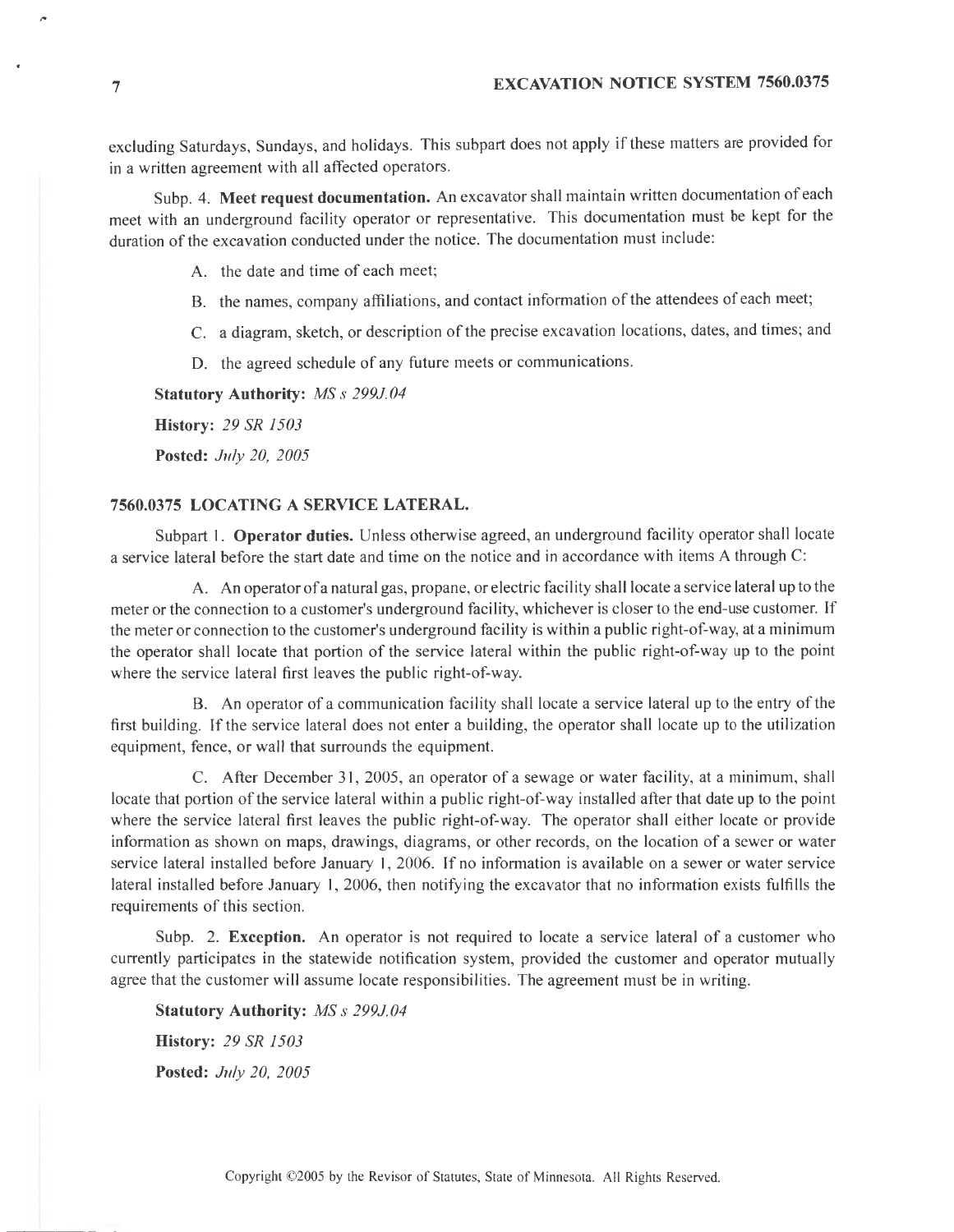### **7560.0500 EXCAVATION NOTICE SYSTEM 8**

# **7560.0400 CITATIONS.**

Subpart l. **Notice of violation.** The office shall issue a notice of probable violation when the office has good cause to believe a violation of Minnesota Statutes, sections 216D.01 to 216D.09 or this chapter has occurred.

Subp. 2. **Contents of notice of violation.** A notice of violation must include:

A. a statement of the statute or rule allegedly violated by the person and a description of the evidence on which the allegation is based;

B. notice of response options available to the person cited;

C. notice that the person has 30 days in which to respond;

D. notice that failure to respond within 30 days precludes administrative review under this chapter; and

E. if a civil penalty is proposed, the amount of the proposed civil penalty and the maximum civil penalty applicable under law.

Subp. 3. **Receipt of notice.** The notice of violation is deemed received three days after mailing to the person's last known address.

**Statutory Authority:** *MS* s *14.06; 216D.08; 299F56; 299F60; 299F641; 299J.04* 

**History:** *16 SR 135; 24 SR 448* 

**Posted:** *July 20, 2005* 

#### **7560.0500 RESPONSE OPTIONS.**

The person shall respond to the notice of violation in the following way:

A. When the notice contains a proposed compliance order, the person shall:

- (1) agree to the proposed compliance order;
- (2) request the execution of a consent order;

(3) object to the proposed compliance order and submit written explanations, information, or other materials in answer to the allegations in the notice; or

( 4) request the office to initiate a hearing under Minnesota Statutes, sections 14.50 to

14.69.

B. When the notice contains a proposed civil penalty, the person shall:

- (1) pay the penalty and close the case;
- (2) submit an offer in compromise of the proposed civil penalty;

(3) submit a written explanation, information, or other material in answer to the allegations or in mitigation of the proposed civil penalty; or

( 4) request the office to initiate a hearing under Minnesota Statutes, sections 14.50 to

14.69.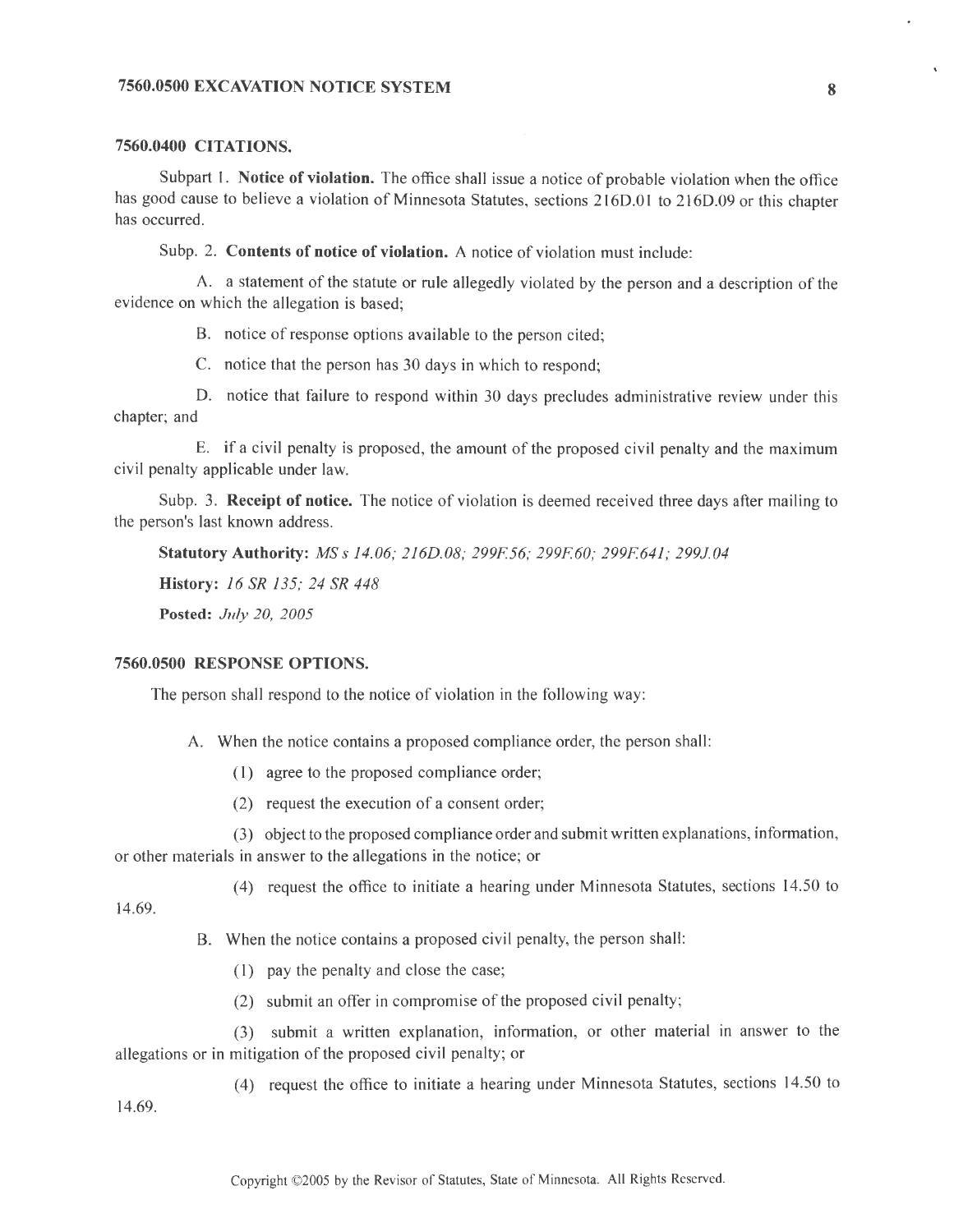C. Failure to respond in writing within 30 days precludes administrative review under this chapter. A final order will be issued and penalties will be forwarded for collection.

**Statutory Authority:** *MS s 14.06; 216D.08; 299F56; 299F60; 299F641; 299J.04* 

**History:** *16 SR 135; 24 SR 448* 

**Posted:** *July 20, 2005* 

# **7560.0600 DIRECTOR REVIEW.**

If the person objects to the proposed civil penalty or compliance order and submits written explanations, information, or other materials in response to a notice of violation, within the time specified in part 7560.0500, the director shall review the submissions and determine whether to negotiate further, to change or withdraw the notice of violation, or to initiate a hearing under Minnesota Statutes, sections 14.50 to 14.69.

**Statutory Authority:** *MS* s *14.06; 216D.08; 299F56; 299F60; 299F641; 299J.04* 

**History:** *16 SR 135; 24 SR 448* 

**Posted:** *July 20, 2005* 

# **7560.0700 CONSENT ORDER.**

An executed consent order must contain:

A. an admission by the person of the jurisdictional facts;

B. a waiver of further procedural steps and the right to seek judicial or administrative review or otherwise challenge or contest the validity of the consent order; and

order. C. an agreement that the notice of violation may be used to construe the terms of the consent

**Statutory Authority:** *MS* s *14.06; 216D.08; 299F56; 299F641* 

**History:** *16 SR 135* 

**Posted:** *July 20, 2005* 

#### **7560.0800 CIVIL PENALTIES.**

Subpart I. **Proceedings against excavators.** When the office has good cause to believe that an excavator is engaging or has engaged in conduct that violates Minnesota Statutes, section 216D.04, subdivision 1, 2, or 3; 216D.05, clause (1), (2), (3), or (4); or 216D.06, subdivision I, or a rule adopted under Minnesota Statutes, section 216D.08, subdivision 4, the office, if appropriate, shall negotiate a civil penalty under Minnesota Statutes, section 216D.08, subdivision 2. A penalty imposed under Minnesota Statutes, section 216D.08, is subject to the contested case and judicial review provisions of Minnesota Statutes, chapter 14. An operator who engages or has engaged in excavation that violates Minnesota Statutes, chapter 216D, is subject to the proceedings specified in subpart 2 and is subject to the penalties specified in subpart 4, item B or C.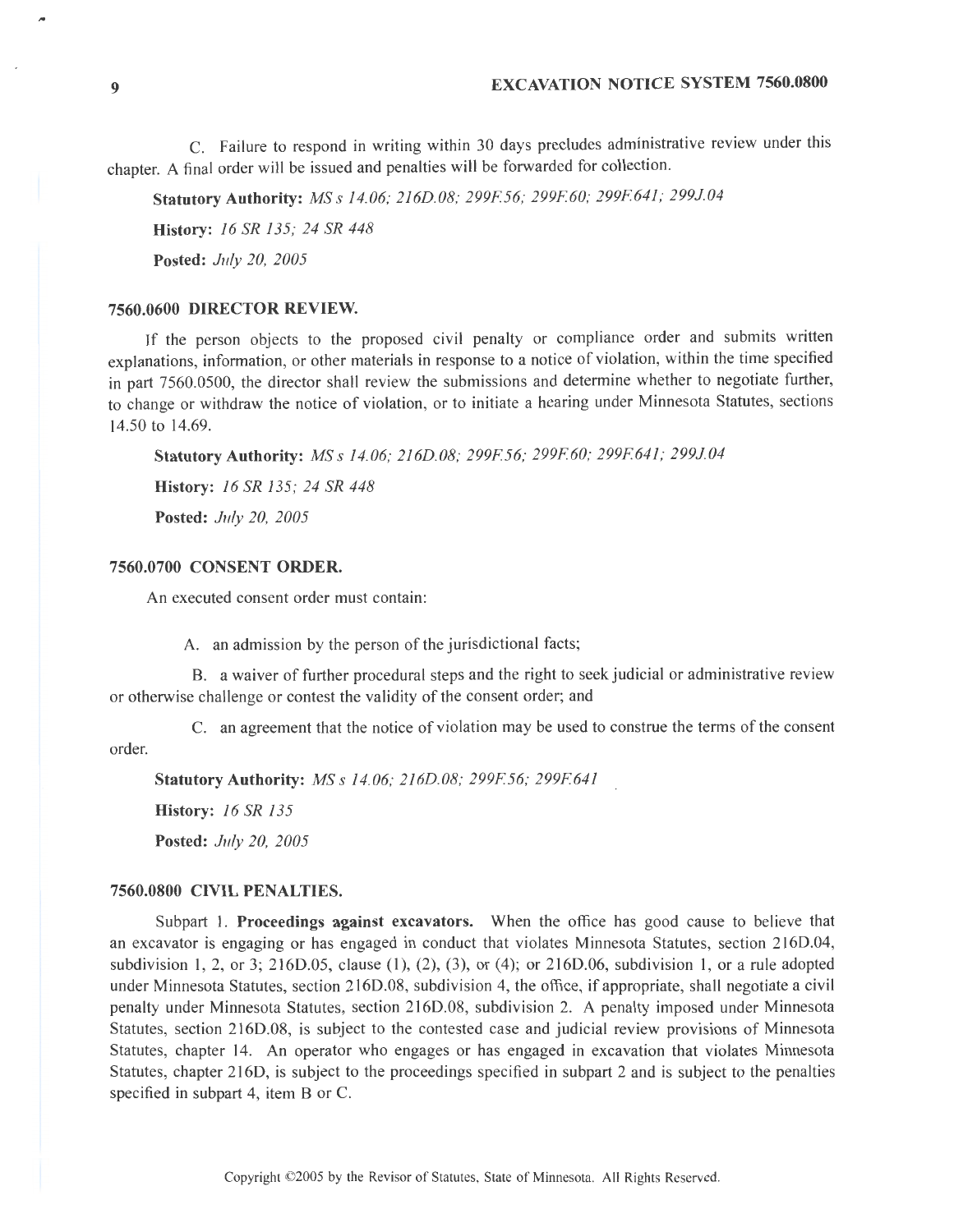Subp. 2. **Proceedings against underground facility operators.** The office may negotiate a civil penalty under item A or B.

A. When the office has good cause to believe that an underground facility operator, other than an operator set forth in item B, is engaging or has engaged **in** conduct that violates Minnesota Statutes, sections 216D.01 to 216D.07, or a rule adopted under Minnesota Statutes, section 216D.08, subdivision 4, the office, if appropriate, shall negotiate a civil penalty under Minnesota Statutes, section 216D.08, subdivision 2. A penalty imposed under Minnesota Statutes, section 216D.08, is subject to the contested case and judicial review provisions of Minnesota Statutes, chapter 14.

B. When the office has good cause to believe that an operator who engages in the transportation of gas or hazardous liquids or who owns or operates a gas or hazardous liquid pipeline facility is engaging or has engaged in conduct that violates Minnesota Statutes, sections 299F.56 to 299F.641 , or a rule adopted under Minnesota Statutes, section 299F.60, subdivision 5, the office, if appropriate, shall negotiate a civil penalty under Minnesota Statutes, section 299F.60, subdivision 2. A penalty imposed under Minnesota Statutes, section 299F.60, is subject to the contested case and judicial review provisions of Minnesota Statutes, chapter 14.

Subp. 3. **Assessment considerations.** In assessing a civil penalty under this part, the office shall consider the following factors:

A. the nature, circumstances, and gravity of the violation;

- B. the degree of the person's culpability;
- C. the person's history of previous offenses;
- D. the person's ability to pay;
- E. good faith on the part of the person in attempting to remedy the cause of the violation;
- F. the effect of the penalty on the person's ability to continue in business; and
- G. past reports of damage to an underground facility by a person.

Subp. 4. **Maximum penalties.** For the purposes of this part, penalties imposed under this part must not exceed the limits in items A to C.

A. Penalties imposed against excavators must not exceed \$1 ,000 for each violation per day of violation.

B. Penalties imposed against underground facility operators, other than an operator set forth in item C, must not exceed \$1 ,000 for each violation per day of violation.

C. Penalties imposed against an operator who engages in the transportation of gas or hazardous liquids or who owns or operates a gas or hazardous liquid pipeline facility must not exceed \$10,000 for each violation for each day that the violation persists, except that the maximum civil penalty must not exceed \$500,000 for a related series of violations.

Subp. 5. **Payment procedure.** The person shall pay a civil penalty that has been proposed, assessed, or compromised by submitting to the office a check or money order in the correct amount, payable to the commissioner of public safety.

**Statutory Authority:** *MS s 14.06; 216D.08; 299F56; 299F60; 299F641; 299J.04*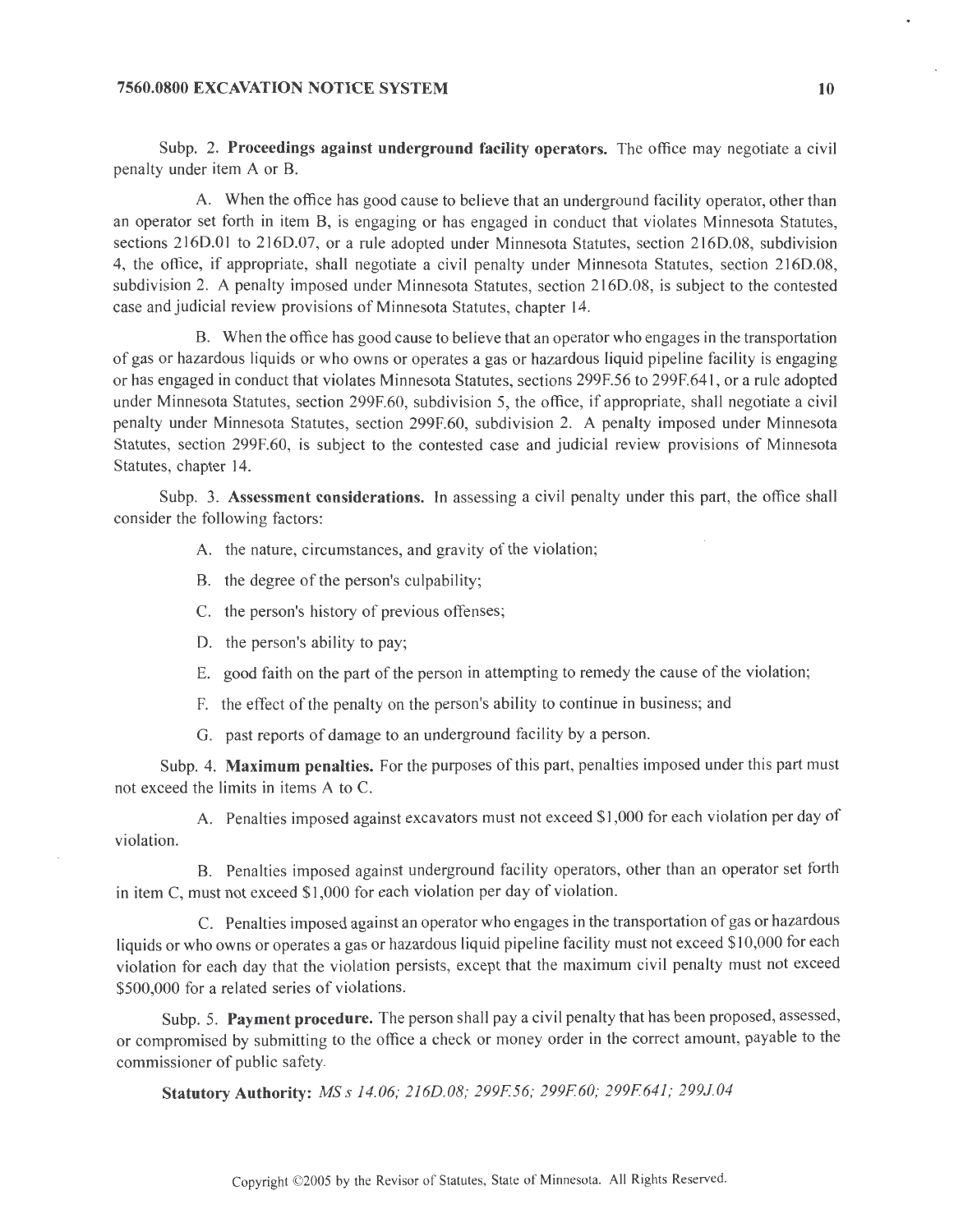**History:** *16 SR 135; 24 SR 448*  **Posted:** *July 20, 2005* 

,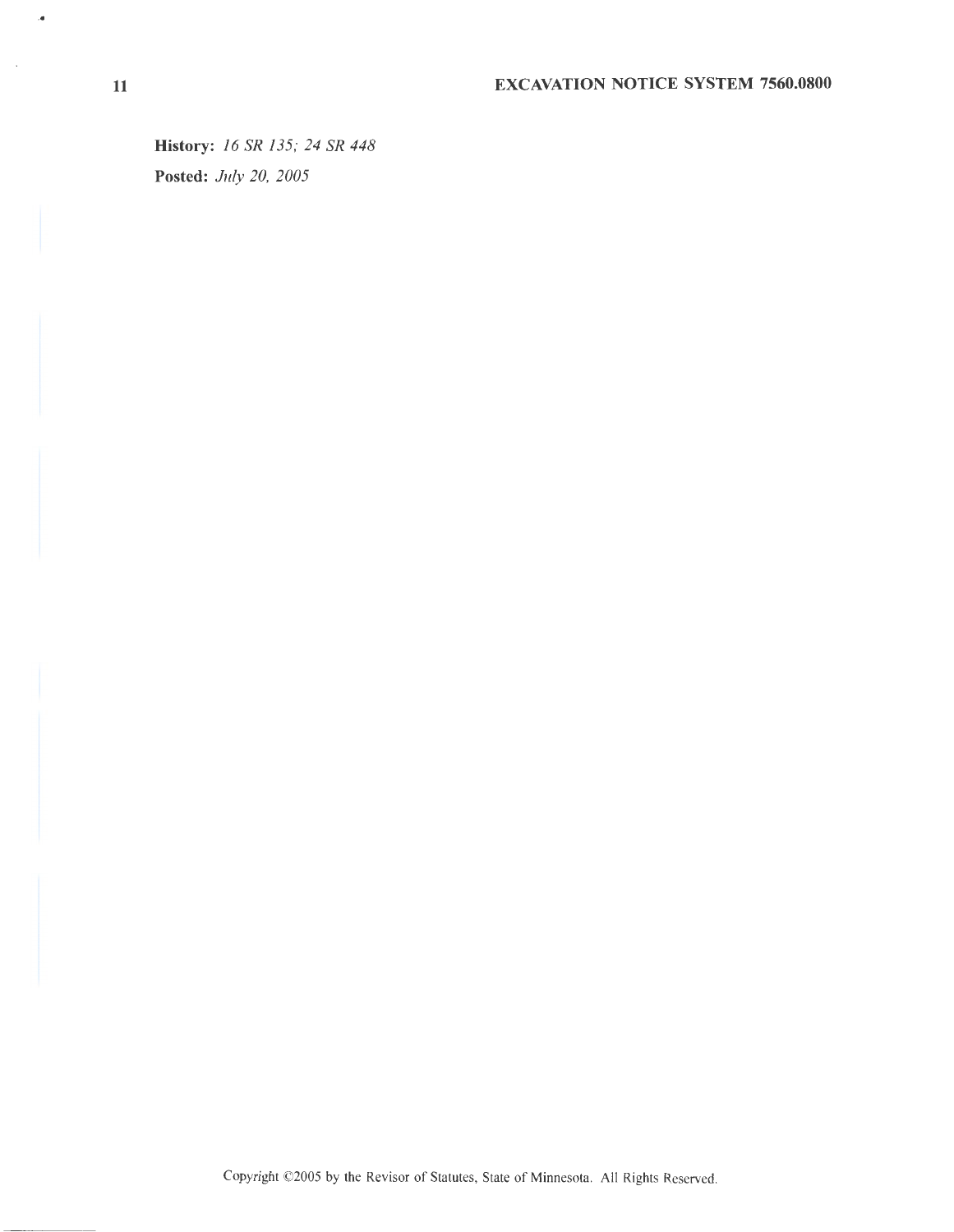# **216D.03 NOTIFICATION CENTER.**

*<sup>v</sup>'* 

 $\mathbf{1}$ 

Subdivision 1. **Participation.** An operator shall participate in and share in the costs of one statewide notification center operated by a vendor selected under subdivision 2.

Subd. 2. **Establishment of notification center; rules.** (a) The notification center services must be provided by a nonprofit corporation approved in writing by the commissioner. The nonprofit corporation must be governed by a board of directors of up to 20 members, one of whom is the director of the Office of Pipeline Safety. The other board members must represent and be elected by operators, excavators, and other persons eligible to participate in the center. In deciding to approve a nonprofit corporation, the commissioner shall consider whether it meets the requirements of this paragraph and whether it demonstrates that it has the ability to contract for and implement the notification center service.

(b) The commissioner shall adopt rules:

(1) establishing a notification process and competitive bidding procedure for selecting a vendor to provide the notification service;

(2) governing the operating procedures and technology needed for a statewide notification center; and

(3) setting forth die method for assessing the cost of the service among operators.

( c) The commissioner shall select a vendor to provide the notification center service. The commissioner may advertise for bids as provided in section l 6C.06, subdivisions 1 and 2, and base the selection of a vendor on best value as provided in section 16C.06, subdivision 6. The commissioner shall select and contract with the vendor to provide the notification center service, but all costs of the center must be paid by the operators. The commissioner may at any time appoint a task force to advise on the renewal of the contract or any other matter involving the center's operations.

( d) An operator may submit a bid and be selected to contract to provide the notification center service under paragraph (a) or (c). The commissioner shall annually review the services provided by the nonprofit corporation approved under paragraph (a) or the vendor selected under paragraph (c).

Subd. 3. **Cooperation with local government.** In establishing operating procedures and technology for the statewide notification center, the board of directors or the commissioner must work in cooperation with the League of Minnesota Cities, the Association of Minnesota Counties, and the Township Officers' Association. The purpose of this cooperation is to maximize the participation of local governmental units that issue permits for activities involving excavation to assure that excavators receive notice of and comply with the requirements of sections 216D.01 to 216D.07.

Subd. 4. **Notice to local government.** The notification center shall provide local governmental units with a master list, by county, of the operators in the county who are participants in the notification center, and the telephone number and mailing address of the notification center.

**History:** *1987 c 353 s 9; 1997 c 187 art 1 s 15; 1998 c 386 art 2 s 69*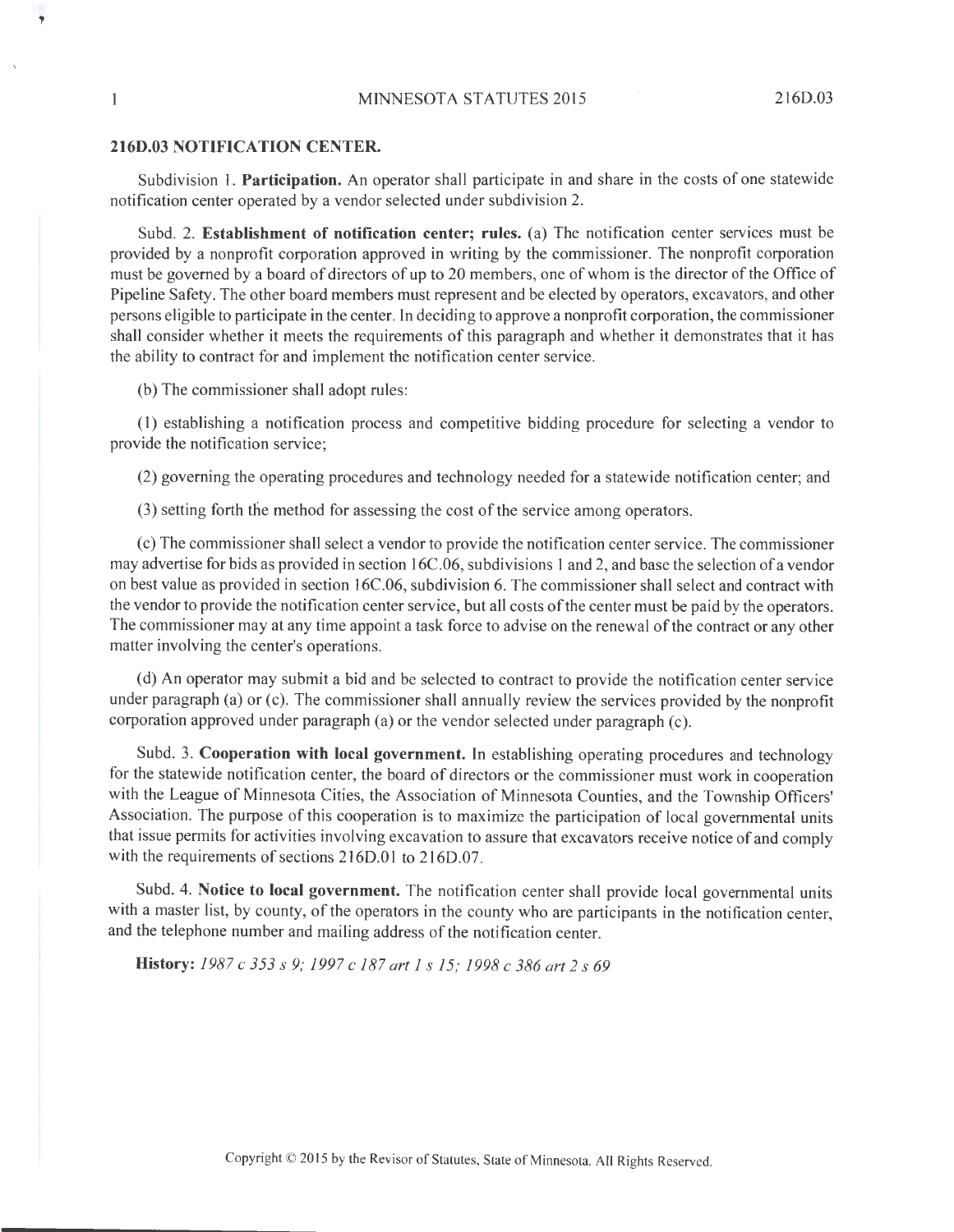# **216D.04 EXCAVATION; LAND SURVEY.**

Subdivision 1. **Notice required; contents.** (a) Except in an emergency, an excavator shall and a land surveyor may contact the notification center and provide notice at least 48 hours, excluding Saturdays, Sundays, and holidays and not more than 14 calendar days before beginning any excavation or boundary survey. An excavation or boundary survey begins, for purposes of this requirement, the first time excavation or a boundary survey occurs in an area that was not previously identified by the excavator or land surveyor in the notice.

- (b) The notice may be oral or written, and must contain the following information:
- (1) the name of the individual providing the notice;
- (2) the precise location of the proposed area of excavation or survey;
- (3) the name, address, and telephone number of the individual or individual's company;
- ( 4) the field telephone number, if one is available;
- (5) the type and extent of the activity;
- (6) whether or not the discharge of explosives is anticipated;
- (7) the date and time when the excavation or survey is to commence; and
- (8) the estimated duration of the activity.

Subd. la. **Plans for excavation.** (a) Any person, prior to soliciting bids or entering into a contract for excavation, shall provide a proposed notice to the notification center to obtain from the affected operators of underground facilities the type, size, and general location of underground facilities. Affected operators shall provide the information within 15 working days. An operator who provides information to a person who is not a unit of government may indicate any portions of the information which are proprietary and may require the person to provide appropriate confidentiality protection. The information obtained from affected operators must be submitted on the final drawing used for the bid or contract and must depict the utility quality level of that information. This information must be updated not more than 90 days before completion of the final drawing used for the bid or contract.

- (b) This subdivision does not apply to bids and contracts for:
- (1) routine maintenance ofunderground facilities or installation, maintenance, or repair of service lines;
- (2) excavation for operators of underground facilities performed on a unit of work or similar basis; or
- (3) excavation for home construction and projects by home owners.

(c) A person required by this section to show existing underground facilities on its drawings shall conduct one or more preliminary design meetings during the design phase to communicate the project design and coordinate utility relocation. Affected facility operators shall attend these meetings or make other arrangements to provide information.

(d) A person required by this section to show existing underground facilities on its drawings shall conduct one or more preconstruction meetings to communicate the project design and coordinate utility relocation. Affected facility operators and contractors shall attend these meetings or make other arrangements to provide information.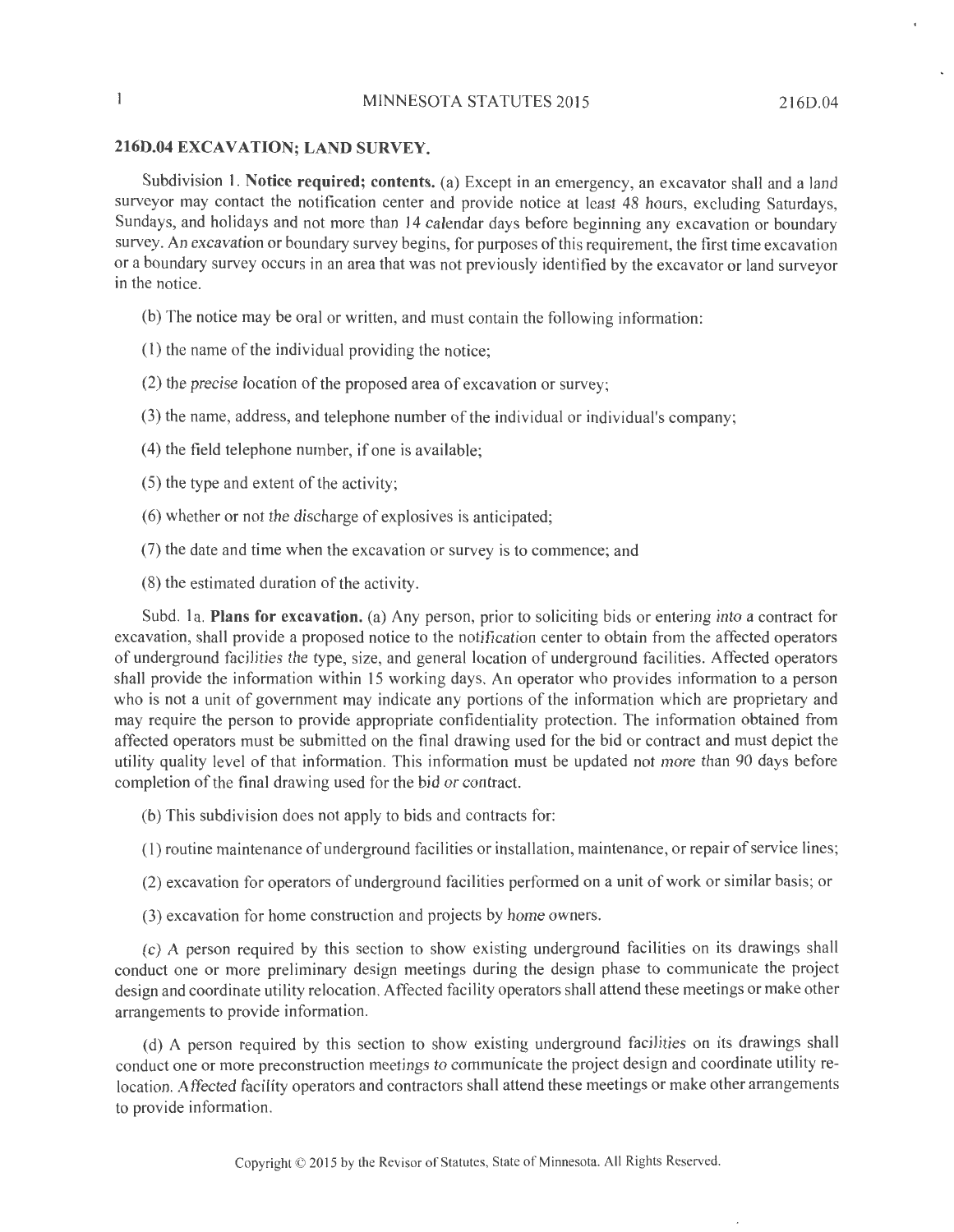,

(e) This subdivision does not affect the obligation to provide a notice of excavation as required under subdivision 1.

Subd. 2. **Duties of notification center; regarding notice.** The notification center shall assign an inquiry identification number to each notice and retain a record of all notices received for at least six years. The center shall immediately transmit the information contained in a notice to every operator that has an underground facility in the area of the proposed excavation or boundary survey.

Subd. 3. **Locating underground facility; operator.** (a) Prior to the excavation start time on the notice, an operator shall locate and mark or otherwise provide the approximate horizontal location of the underground facilities of the operator and provide readily available information regarding the operator's abandoned and out-of-service underground facilities as shown on maps, drawings, diagrams, or other records used in the operator's normal course of business, without cost to the excavator. The excavator shall determine the precise location of the underground facility, without damage, before excavating within two feet of the marked location of the underground facility.

(b) Within 96 hours or the time specified in the notice, whichever is later, after receiving a notice for boundary survey from the notification center, excluding Saturdays, Sundays, and holidays, unless otherwise agreed to between the land surveyor and operator, an operator shall locate and mark or otherwise provide the approximate horizontal location of the underground facilities of the operator, without cost to the land surveyor.

(c) For the purpose of this section, the approximate horizontal location of the underground facilities is a strip of land two feet on either side of the underground facilities.

( d) Markers used to designate the approximate location ofunderground facilities must follow the current color code standard used by the American Public Works Association.

(e) If the operator cannot complete marking of the excavation or boundary survey area before the excavation or boundary survey start time stated in the notice, the operator shall promptly contact the excavator or land surveyor.

(f) After December 31, 1998, operators shall maintain maps, drawings, diagrams, or other records of any underground facility abandoned or out-of-service after December 31, 1998.

(g) An operator or other person providing information pursuant to this subdivision is not responsible to any person, for any costs, claims, or damages for information provided in good faith regarding abandoned, out-of-service, or private or customer-owned underground facilities.

Subd. 4. **Locating underground facility; excavator or land surveyor.** (a) The excavator or land surveyor shall determine the precise location of the underground facility, without damage, before excavating within two feet on either side of the marked location of the underground facility.

(b) If the excavator or land surveyor cancels the excavation or boundary survey, the excavator or land surveyor shall cancel the notice through the notification center.

( c) The notice is valid for 14 calendar days from the start time stated on the notice. If the activity will continue after the expiration time, then the person responsible for the activity shall serve an additional notice at least 48 hours, excluding Saturdays, Sundays, and holidays, before the expiration time of the original notice, unless the excavator makes arrangements with the operators affected to periodically verify or refresh the marks, in which case the notice is valid for six months from the start time stated on the notice.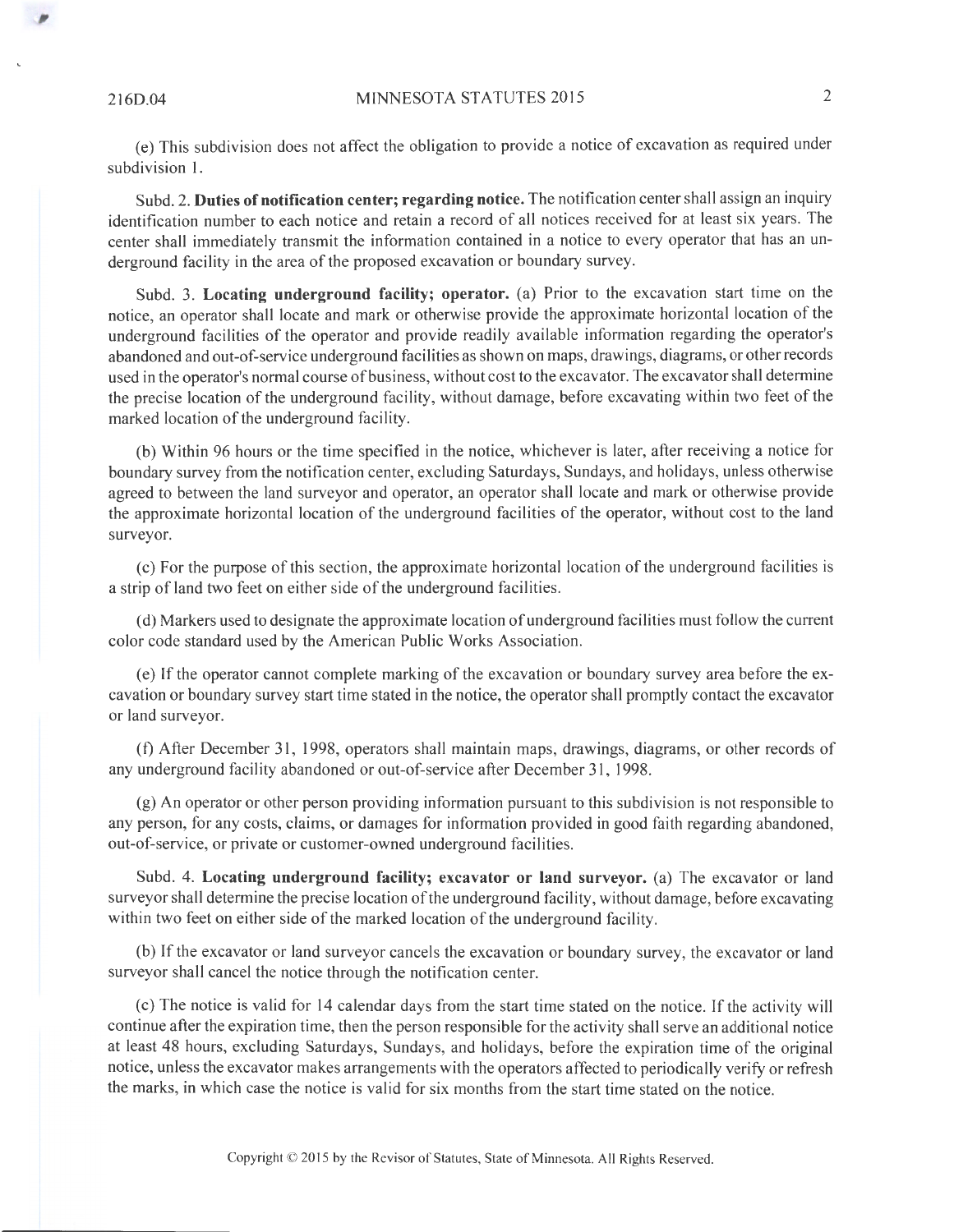'-

(d) The excavator is responsible for reasonably protecting and preserving the marks until no longer required for proper and safe excavation near the underground facility. If the excavator has reason to believe the marks are obliterated, obscured, missing, or incorrect, the excavator shall notify the facility operator or notification center in order to have an operator verify or refresh the marks.

**History:** *1987 c 353 s JO; 1992 c 493 s 5; 1993 c 341 art 1 s 21; 1997 c 196 s I; 1998 c 348 s 1-3; 2004* C *163* S *2-6*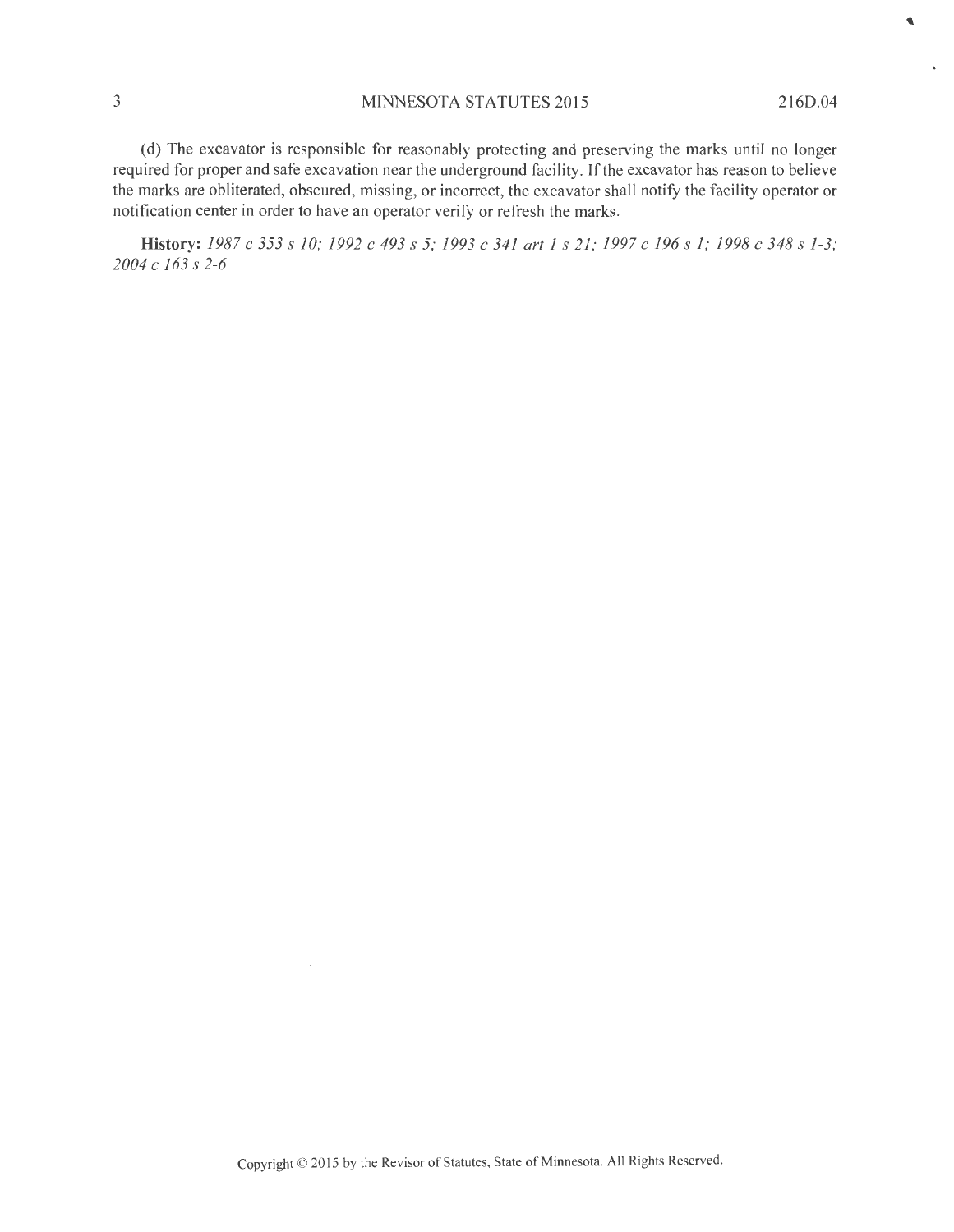# MINNESOTA STATUTES 2015 216D.05

# **216D.05 PRECAUTIONS TO A VOID DAMAGE.**

An excavator shall:

,,

 $\mathbf{1}$ 

(1) plan the excavation to avoid damage to and minimize interference with underground facilities in and near the construction area;

(2) use white markings for proposed excavations except where it can be shown that it is not practical;

(3) maintain a clearance between an underground facility and the cutting edge or point of any mechanized equipment, considering the known limit of control of the cutting edge or point to avoid damage to the facility;

( 4) provide support for underground facilities in and near the construction area, including during backfill operations, to protect the facilities; and

(5) conduct the excavation in a careful and prudent manner.

**History:** *1987 c 353 s 11; 1998 c 348 s 4; 2004 c 163 s* 7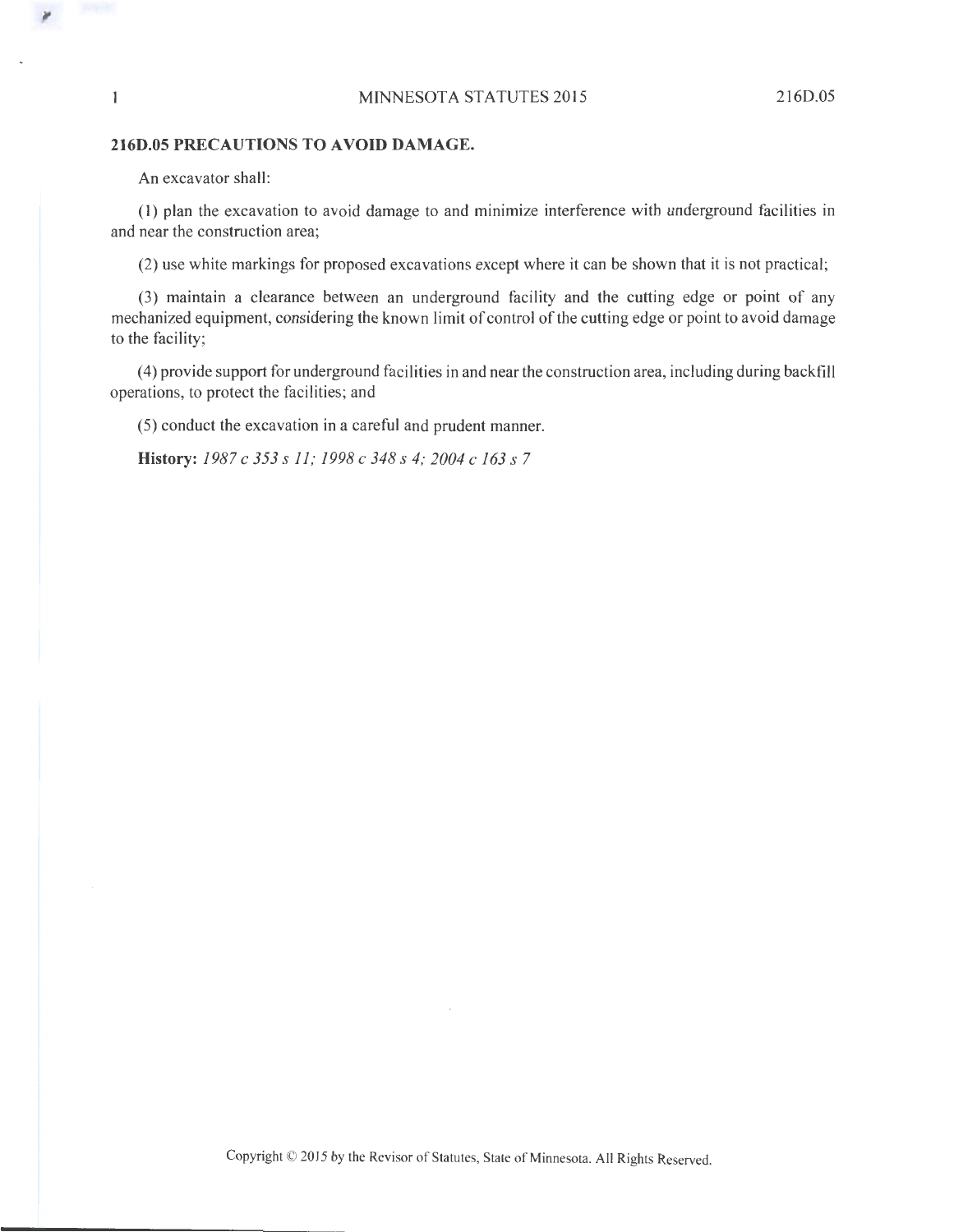# **216D.06 DAMAGE TO FACILITY.**

Subdivision 1. **Notice; repair.** (a) If any damage occurs to an underground facility or its protective covering, the excavator shall notify the operator promptly. When the operator receives a damage notice, the operator shall promptly dispatch personnel to the damage area to investigate. If the damage results in the escape of any flammable, toxic, or corrosive gas or liquid or endangers life, health, or property, the excavator responsible shall immediately notify the operator and the 911 public safety answering point, as defined in section 403.02, subdivision 19, and take immediate action to protect the public and property. The excavator shall also attempt to minimize the hazard until arrival of the operator's personnel or until emergency responders have arrived and completed their assessment. The 911 public safety answering point shall maintain a response plan for notifications generated by this section.

(b) An excavator shall delay backfilling in the immediate area of the damaged underground facilities until the damage has been investigated by the operator, unless the operator authorizes otherwise. The repair of damage must be performed by the operator or by qualified personnel authorized by the operator.

(c) An excavator who knowingly damages an underground facility, and who does not notify the operator as soon as reasonably possible or who backfills in violation of paragraph (b), is guilty of a misdemeanor.

Subd. 2. **Cost reimbursement.** (a) If an excavator damages an underground facility, the excavator shall reimburse the operator for the cost of necessary repairs, and for a pipeline the cost of the product that was being carried in the pipeline and was lost as a direct result of the damage.

(b) Reimbursement is not required if the damage to the underground facility was caused by the sole negligence of the operator or the operator failed to comply with section 216D.04, subdivision 3.

Subd. 3. **Prima facie evidence of negligence.** It is prima facie evidence of the excavator's negligence in a civil court action if damage to the underground facilities of an operator resulted from excavation, and the excavator failed to give an excavation notice under section 216D.04 or provide support as required by section 216D.05.

**History:** *1987 c 353 s 12; 1999 c 43 s 1*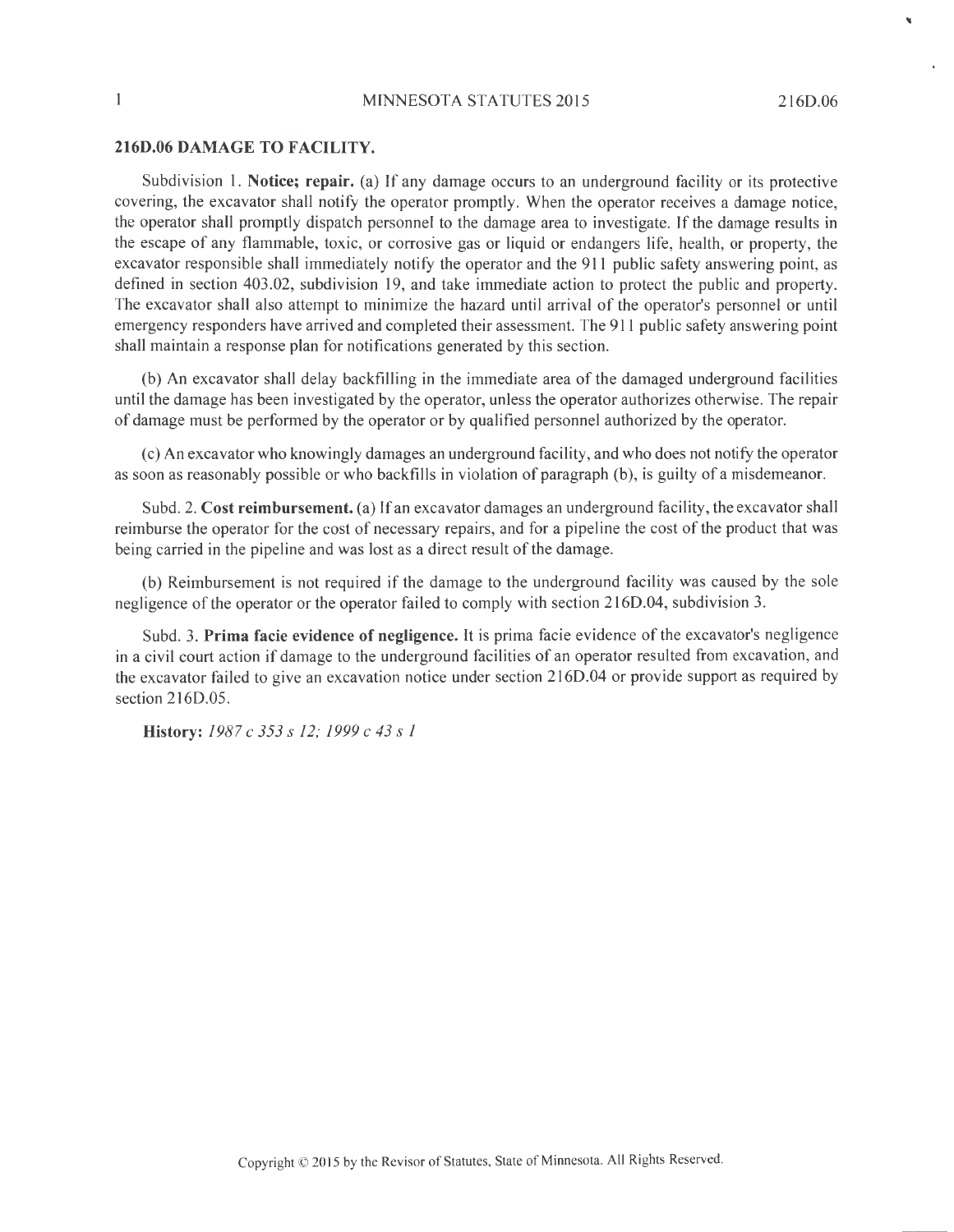# **216D.07 EFFECT ON LOCAL ORDINANCES.**

(a) Sections 216D.01 to 216D.07 do not affect or impair local ordinances, charters, or other provisions of law requiring permits to be obtained before excavating.

(b) A person with a permit for excavation from the state or a public agency is subject to sections 216D.0 1 to 216D.07. The state or public agency that issued a permit for excavation is not liable for the actions of an excavator who fails to comply with sections 216D.01 to 216D.07.

**History:** *1987* c *353 s 13* 

 $\mathbf{1}$ 

.,

*,I*